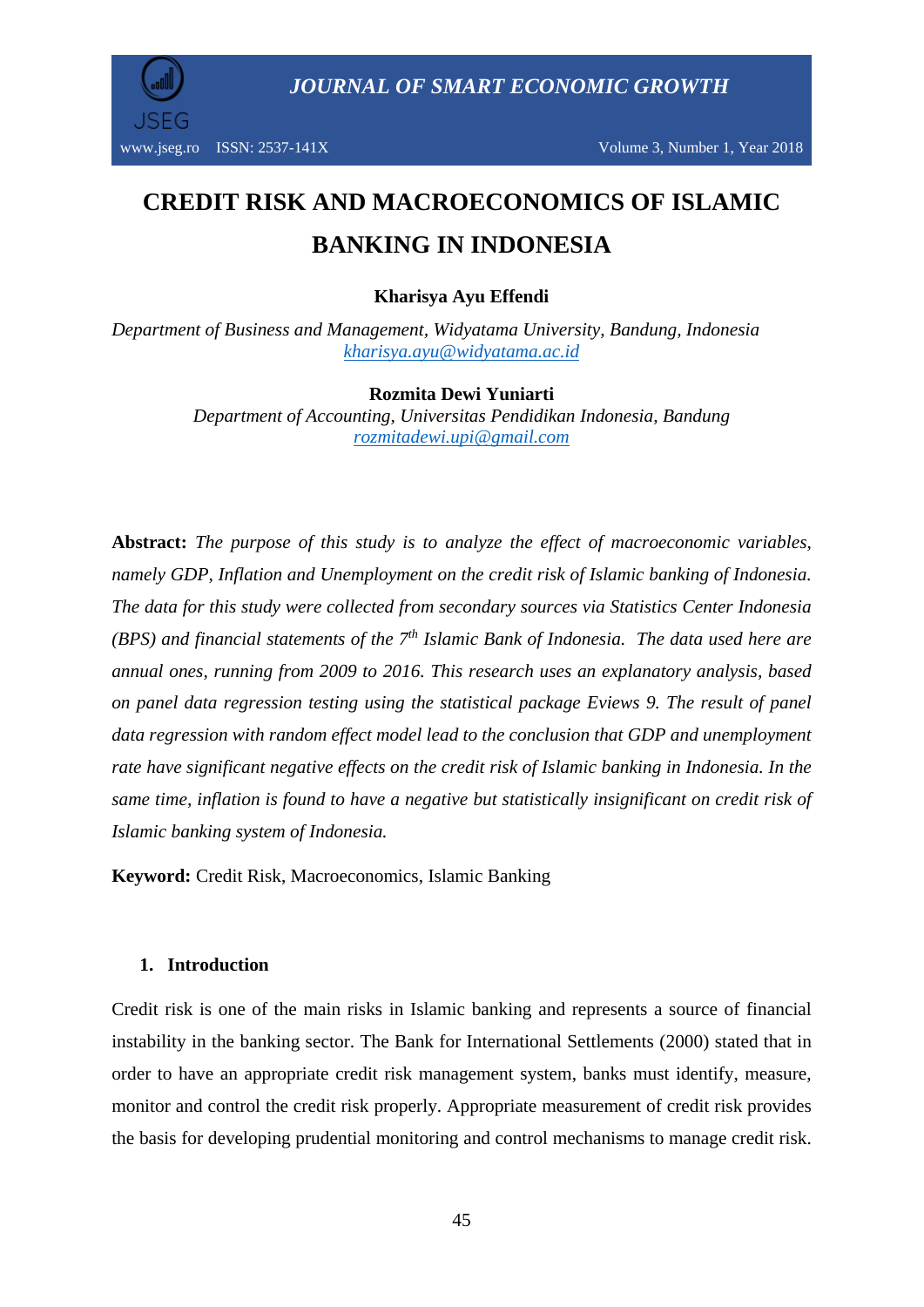

Therefore, measuring credit risk in the Islamic banking system is an important concern for all bank stakeholders.

In principle, the basis of the Islamic banking system relies on two alternative principles, namely profit loss sharing (PLS) and mark-up financing. As a result, risk-averse borrowers can choose Islamic banking considering the opportunity to share losses with banks (Hasan and Dridi, 2010). In addition, Islamic banking may face the risk of withdrawal if they share their losses with depositors (Ahmed and Khan, 2007; Siddiqui, 2008). This provides many opinions that Islamic banking has a higher credit risk level than conventional banking as well as based on the fact that, Islamic banks do not have an appropriate risk management tool yet to handle those risks. Under this scenario, Islamic banking must have a higher credit risk management than a conventional bank. Some researchers argued that Islamic bank lending products are much more risky than conventional bank lending products (Chong & Liu, 2009; Rahman, et.al, 2014).

A literature survey revealed that there are two different types of credit risk factors, i.e, systematic and unsystematic (idiosyncratic) risk factors (Aver, 2008, Castro, 2013). Systematic risk refers to macroeconomic factors, changes in economic policy, political change and the leading goals of political parties. Meanwhile, the main unsystematic factors lie in individual customers, such as customer personality, financial solvency and customer capital, credit insurance and general terms and conditions. In this study, the analyzed factor is only systematic factor that is macroeconomic.

Research on macroeconomics affects credit risk first discovered by Modligiani and Brumberg in the early 1950s (Deaton, 2005). According to them, factors included in the macroeconomics are GDP, unemployment rate, and inflation rate. According to Louzis et al (2011) credit risk is influenced by macroeconomic factors. Empirical studies by Bikker and Hu (2002), Salas and Saurina (2002), Jimenez and Saurina (2006), Das and Ghosh (2007), Boudriga et al (2009), Thiagarajan et al (2011) and Castro (2012) have confirmed a negative relationship between GDP and non-performing loans (credit risk). In addition, empirical studies by Bikker and Hu (2001), Rinaldi and arellano (2006) and Castro (2012) have revealed that unemployment and inflation rates have a negative relationship with problem loans.

Several previous studies that have examined macroeconomic factors as potential factors for credit risk in Islamic banks are the ones belonged to Khan and Ahmed (2001) and Akkizidis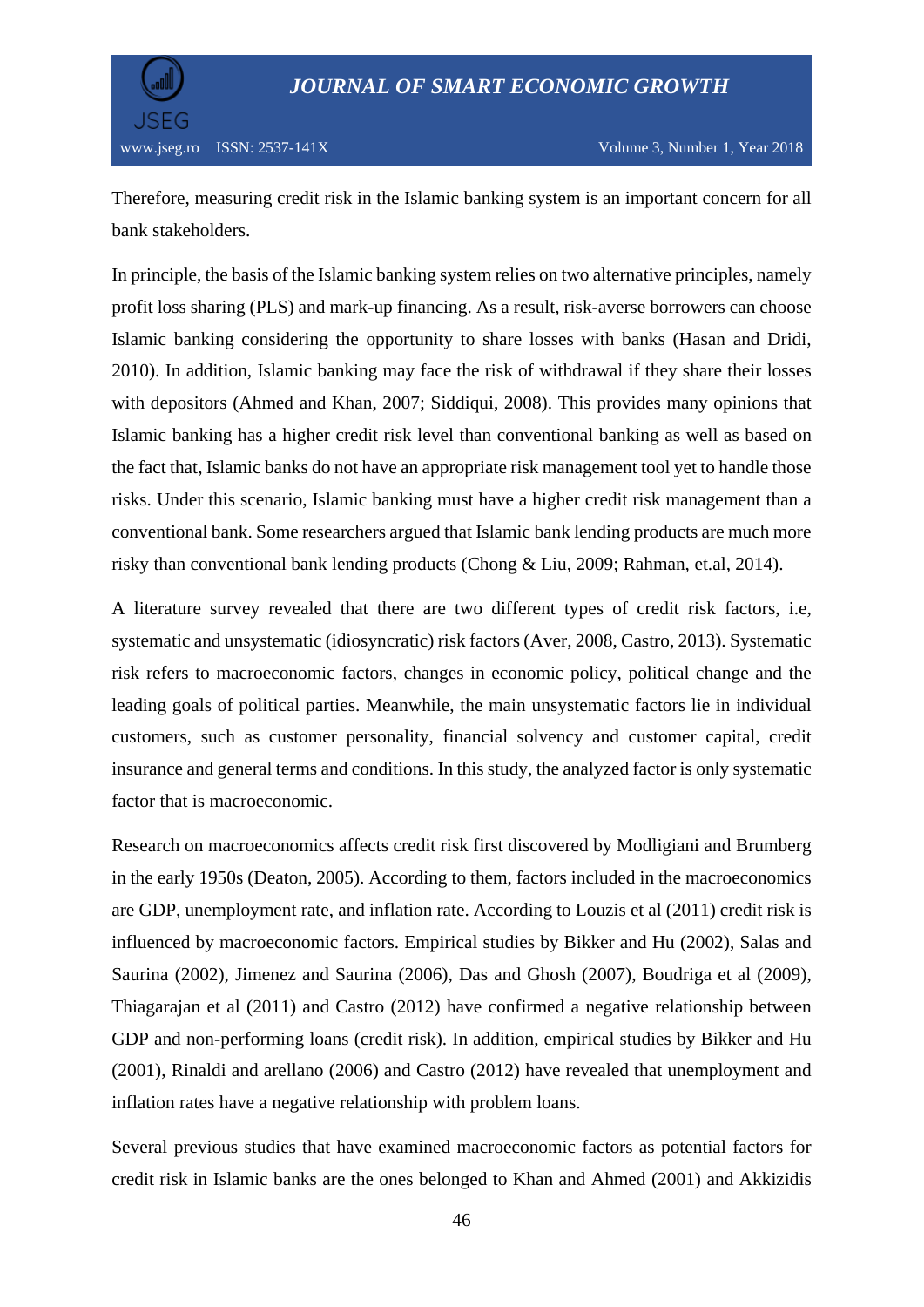



www.jseg.ro ISSN: 2537-141X Volume 3, Number 1, Year 2018

and Khandelwal (2008). They said that macroeconomic variables have a substantial effect on credit risk changes. The Islamic banking industry has several financial management styles followed by Islamic law that are vulnerable to various types of risks. Which research shows that the success of financial institutions depends on their strengths to combat systematic risks and the capacity to survive in difficult economic situations so that it will remain profitable for shareholders. The Islamic Financial Services Board (IFSB) has also recognized the importance of effective risk management due to legal challenges and international pressure on Islamic banking.

The purpose of this study is to analyze the effect of macroeconomic variables, namely GDP, Inflation and Unemployment to credit risk in Islamic banking of Indonesia.

#### **2. Research Method**

#### 2.1 Data collection

The data for this study were collected from secondary sources via Statistics Center Indonesia (BPS) and financial statements of the  $7<sup>th</sup>$  islamic bank of Indonesia. The data used are annual ones, running from 2009 to 2016. Financial statement data obtained from the stock exchange Indonesia, while macroeconomic data obtained from the bank Indonesia and via Statistics Center Indonesia (BPS). The reason why only take data on 7 Islamic banks in Indonesia because of the 12 Islamic banks that have been established in Indonesia, only the 7 banks that have data for 8 years from 2009 to 2016. This can represent the state of Islamic banking in Indonesia because the 7 islamic banks account for more than half of the existing population of 12 islamic banks.

#### 2.2 Measure and Scale of variables

The credit risk variable is calculated using the formula *Total non Performance Financing/ Total Financing*. The GDP variable is calculated using the formula  $C + I + G + (X - M)$ , where  $C$  is consumption, I is the investment, G is the state expenditure, X is the export and M is the *Import*. Inflation variable is calculated using the formula (CPI<sub>n</sub> - CPI<sub>0</sub>) / CPI<sub>0</sub>) where CPI is the consumer price index. The Unemployment variable is calculated using the formula of the number of *unemployed / number of labor force*.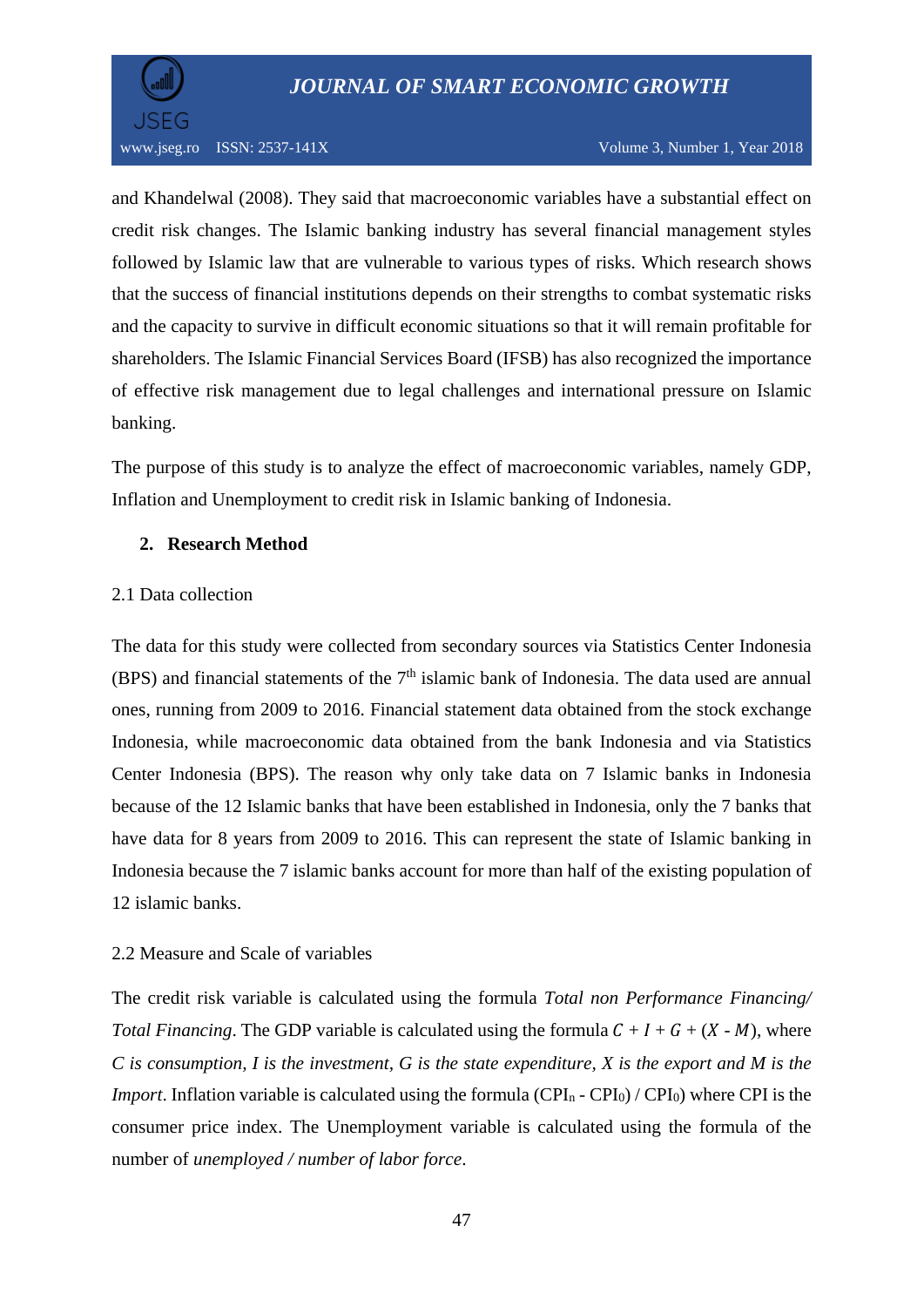



## 2.3 Model Specification

The model specified in equation 1 is used to express the relationship between variables:

 $CR = \beta_0 + \beta_1 GDP + \beta_2 INFL + \beta_3 UNEMP + \varepsilon$ 

Where,

CR : Credit Risk GDP : Gross Domestic Product INFL : Inflation UNEMP : Unemployment

2.4 Method of Data Analysis

This research uses an explanatory analysis. The test is a panel data regression testing using Eviews 9. In the panel data regression testing requires 3 steps, namely: Correlation test, Model Test and Regression. In the correlation test, the value between variables should be <0.8 to be free from multicollinearity. Next is the model test, this is done to determine the best regression model. There are four regression model of panel data namely: Common effect, fixed effect, fixed effect with cross section weight and random effect. There are three test models named chow test, hausman test and lagrange multiplier test. Chow test to choose the common effect or fixed effect model, Hausman test to choose the random effect or fixed effect model and lagrange multiplier test to choose common effect or random effect. The last test used when the result of chow test and hausman test is not aligned. Below is a hypothesis for model test:

- *The first model is a chow test that is ho: Common effect and ha: Fixed effect.*
- *The second model is the test of that ho: Random effect and ha: Fixed effect.*
- *The third model is lagrange multiplier test that is ho: Common effect and ha: Random effect.*
- *If p-value> 0,05 then accept ho and if p-value <0,05 then reject ho.*

The next step is to read the results of the panel data regression which is the best model, whether it is common effect, fixed effect, fixed effect with cross section weight and random effect.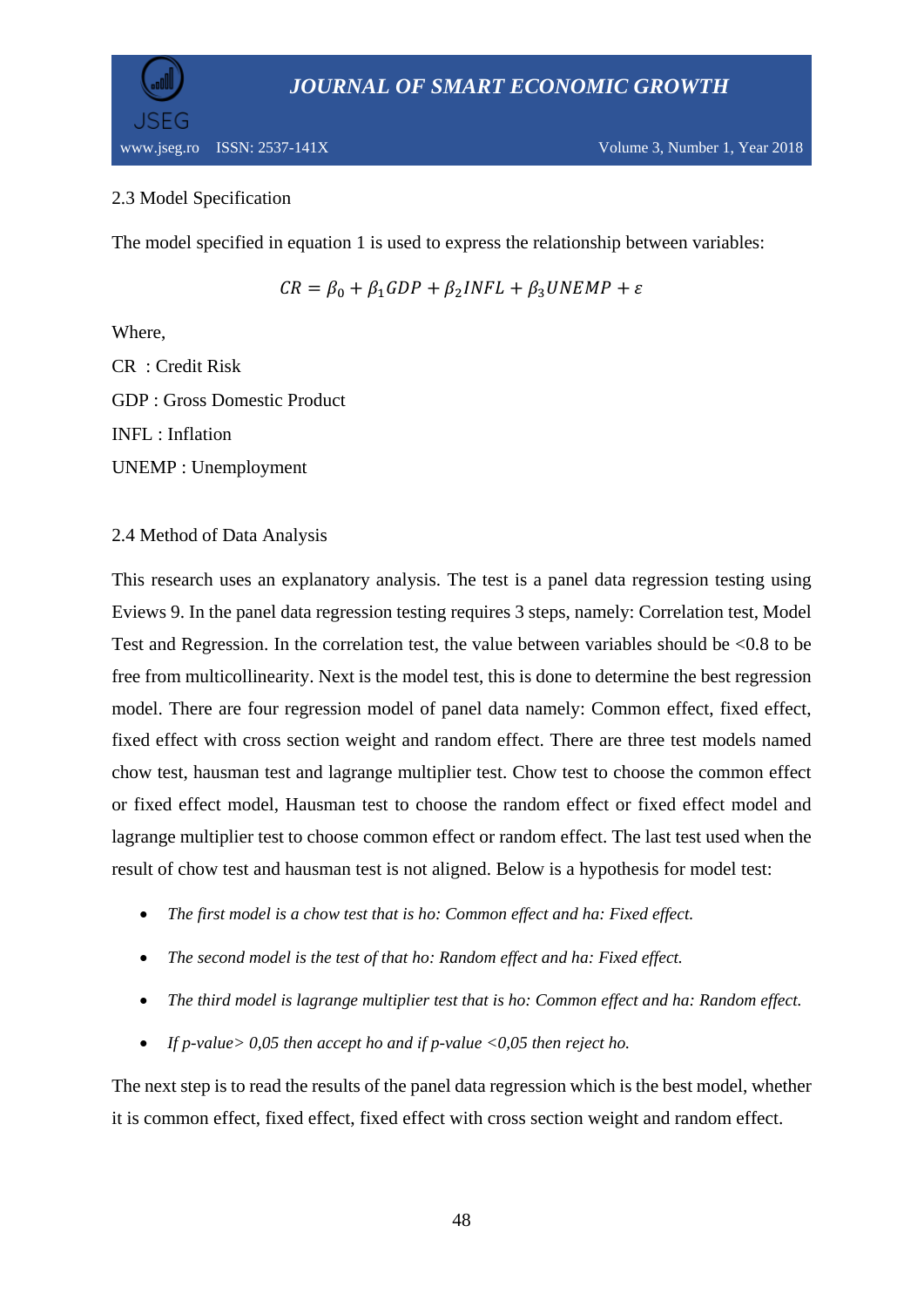

# **3. Results Analysis**

## *3.1 Correlation analysis*

Table 1 summarizes the correlation values for all the variables used. This test is performed to identify some variables that have high correlation with correlation value above 0.8. If there is a correlation value above 0.8, then inter variables occur multicollinearity.

| <b>UNEMP</b> |
|--------------|
|              |
|              |
|              |
|              |
|              |

Table 1. Correlation Matrix of Study Variables

Test results in table 1 shows that all variables have a correlation value below 0.8. This means that all variables are independent of multicolinearity. If all variables are freed from multicollinearity, then the research can be proceed.

## 3.2 Model Testing

# 1. Chow test

Testing the first model is a test using Chow test. Table 2 below is the result of chow testing. *Model Testing*

## Table 2. Chow Test

Redundant Fixed Effects Tests

Equation: Untitled

Test cross-section fixed effects

| <b>Effects</b> Test | <b>Statistic</b> | d.f.    | Prob.  |
|---------------------|------------------|---------|--------|
| Cross-section F     | 44.095976        | $-6.46$ | 0.0000 |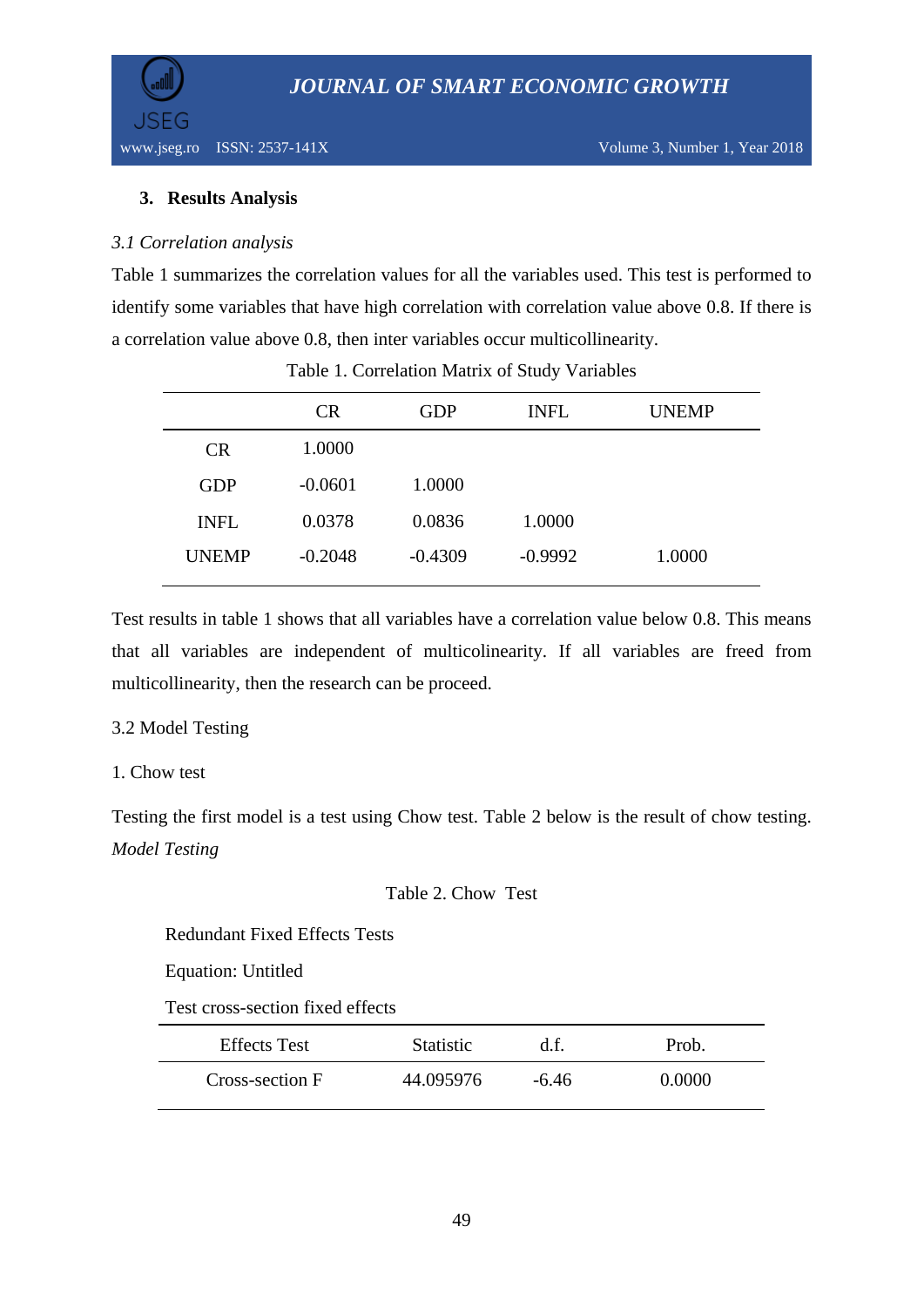



Table 2 shows the probability result is 0.0000. This explains that ho is rejected so that the result obtained is a fixed effect model better than the common effect model. Therefore, according to the results of Chow testing, the model used is a fixed effect model.

#### 2. Hausman test

The next model test uses the hausman test. Table 3 below is the result of the hausman test.

Table 3. Hausman Test

| Correlated Random Effects - Hausman Test |                   |                |       |  |
|------------------------------------------|-------------------|----------------|-------|--|
| <b>Equation: Untitled</b>                |                   |                |       |  |
| Test cross-section random<br>effects     |                   |                |       |  |
| <b>Test Summary</b>                      | Chi-Sq. Statistic | $Chi-Sq. d.f.$ | Prob. |  |
| Cross-section random                     | Ი ᲘᲘᲘᲘᲘ           | 3              |       |  |

The results in table 3 indicate incompatibility with the previous test, i.e, ho accepted then the resulting result is a random effect model is better than the fixed effect model. If in the chow and hausman test are not align, then the next required test is lagrange multiplier test.

3.The third test is the test performed if the first and second model test results are not aligned. Table 4. Lagrange Multiplier Test

|                     | Lagrange Multiplier Tests for Random Effects                                               |
|---------------------|--------------------------------------------------------------------------------------------|
| Null hypotheses: No | <b>Effects</b>                                                                             |
|                     | Alternative hyphotheses: Two-sided (Breusch-Pagan) and one-sided (all others) alternatives |

|               | Test Hypothesis |             |             |  |
|---------------|-----------------|-------------|-------------|--|
|               | Cross-section   | Time        | <b>Both</b> |  |
| Breusch-Pagan | 95.20042        | 3.695255    | 98.89567    |  |
|               | (0.0000)        | (0.0546)    | (0.0000)    |  |
| Honda         | 9.75707         | $-1.922305$ | 5.540016    |  |
|               | (0.0000)        | (0.9727)    | (0.0000)    |  |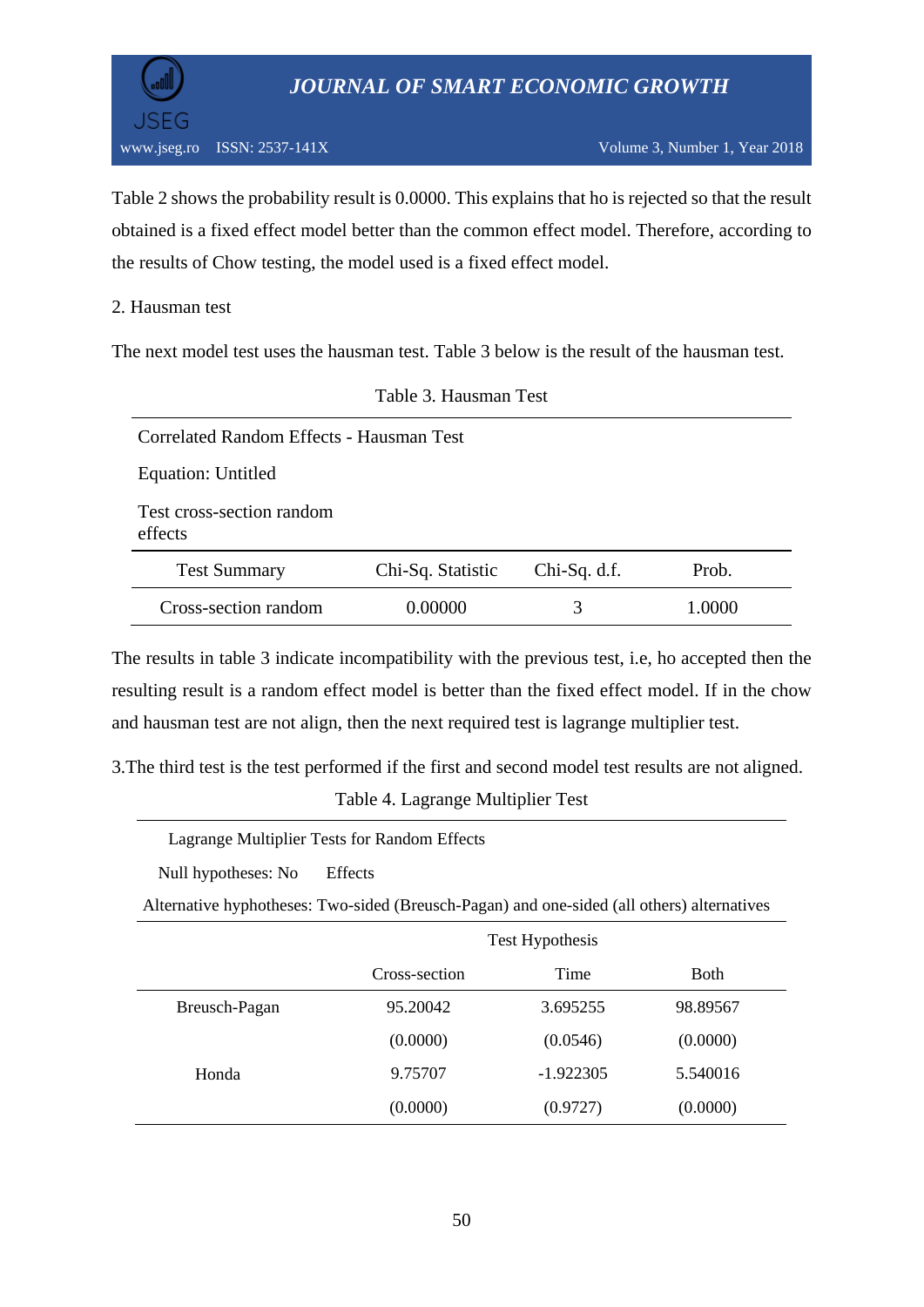

 $\overline{\phantom{a}}$ 

In testing lagrange multiplier obtained result that ho is rejected, then best model is random effect. In conclusion, in the selection of the best models in chow, hausman and lagrange multiplier testing, the random effect model is the best model.

## *3.3 Regression Analysis*

The estimation result in table 5 is the estimated macroeconomic effect on credit risk. Table 5 below is a summary of common effects model, fixed effect, fixed effect cross section weight and random effect.

|                       | Dependent Variable : CREDIT RISK ISLAMIC BANKING |        |                     |            |                          |        |                      |        |
|-----------------------|--------------------------------------------------|--------|---------------------|------------|--------------------------|--------|----------------------|--------|
| Independent           | <b>COMMON</b><br><b>EFFECT</b>                   |        | <b>FIXED EFFECT</b> |            | <b>FIXED EFFECT</b>      |        | <b>RANDOM EFFECT</b> |        |
| <b>Variable</b>       | <b>Coeff</b>                                     | Prob   | Coeff               | Prob       | Coeff                    | Prob   | Coeff                | Prob   |
| <b>GDP</b>            | $-0.2474$                                        | 0.2220 | $-0.2474$           | 0.0288     | $-0.2061$                | 0.0169 | $-0.2474$            | 0.0282 |
| <b>INFL</b>           | 0.0348                                           | 0.8532 | 0.0348              | 0.7357     | 0.0094                   | 0.9044 | $-0.0349$            | 0.7356 |
| <b>UNEMPL</b>         | $-0.5492$                                        | 0.0639 | $-0.5492$           | 0.0012     | $-0.4527$                | 0.0005 | $-0.5493$            | 0.0011 |
| $\mathsf{C}$          | 0.0684                                           | 0.0160 | 0.0684              | 0.0000     | 0.0614                   | 0.0000 | 0.0684               | 0.0001 |
| R-squared             | 0.0696                                           |        | 0.7533              |            | 0.8588                   |        | 0.1996               |        |
| Durbin-Watson<br>stat | 0.3507                                           |        | 1.3224              |            | 1.4312                   |        | 1.1698               |        |
| Dummy<br>Variables    | No                                               |        | Yes                 |            | yes                      |        | No                   |        |
| GLS-Weights           | no weights                                       |        |                     | no weights | cross-section<br>weights |        | no weights           |        |

## Table 5. Estimation Results

Table 5 above is the result of testing of panel data regression with the whole model. After passing the testing phase of the model in the previous 3.2, the random effect model was chosen as the best model in this panel data regression test. Goodness of fit in this model is 0.1996 or 19.96%. This means that the three independent variables such as GDP, Inflation and Unemployment affects credit risk in Islamic banking in Indonesia by 19.96% while the other 80.04% is influenced by other factors. R-square is very important in every research, but only limited to the informer how much influence the independent variable to the dependent variable. R-square in this study is low because macroeconomic factors are only a fraction of other factors that may affect credit risk in Islamic banking in Indonesia. This is possible because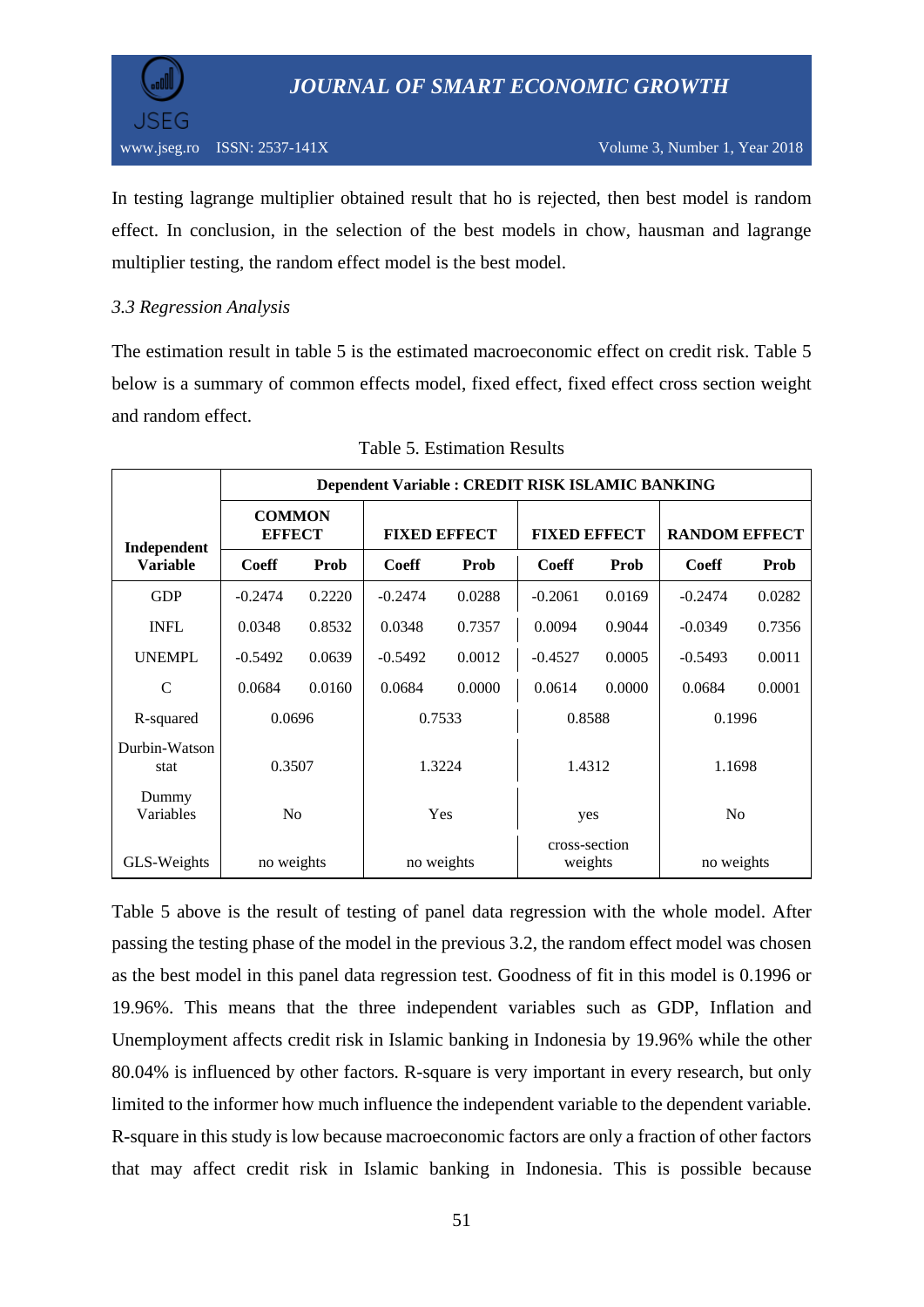

macroeconomic variables are only a small part of the factors that affect credit risk from systematic risk.

## **4. Discussion**

The result of panel data regression with random effect model consisted of the variable of gross domestic product (GDP) and unemployment rate (UNEMP) have a significant negative effect on credit risk of Islamic banking in Indonesia. While the inflation rate variable has a negative but it does not have any significant effect on credit risk of Islamic banking in Indonesia. Among the three variables, the variable which affects the highest credit risk is the unemployment rate, which is equal to 0,5493 or 54.93%. The unemployment rate provides information on the impact of economic conditions, which indicates future uncertainty of income, thus it is affecting paying ability. Therefore, an increasement in the unemployment rate should have a positive effect on non-performing loans due to a decrease in paying ability. The results of this study is inversely proportional to the theory of significant negative effect, in other words, the high unemployment rate the credit risk will be lower. This is expected because in Indonesia the unemployment rate remains high despite the high GDP. Thus, a high GDP increasement which is a picture of the high absorption of labor is not reflected in the decline of the unemployment rate. In addition, a strict credit risk management system in Islamic banks in Indonesia also has an impact on low credit risk despite high unemployment rates. However, the results of this study are not in line with previous research that is Haryono et.al (2016) which obtained the result that the unemployment rate has no effect on credit risk of Islamic banks.

The results of GDP analysis are in line with previous researches of Al-Wesabi and Ahmad (2013), Kabir et.al (2015) Haryono, et.al (2016) who found out that Gross domestic product has a negative effect on credit risk. GDP growth provides information on the country's economic development, which represents the amount of compensation to employees, gross profit for established and non-incorporated companies, and taxes minus subsidies. Thus, an increase in GDP levels should adversely affect credit risk given that an increase in GDP of a country will increase people's paying capacity and will have an impact on reduced credit risk. The results of this study are not in line with Waemustafa and Sukri (2015) who found GDP results did not affect credit risk in Islamic banks. This is possible because the research conducted by Waemustafa and Sukri (2015) with Malaysian country subjects that have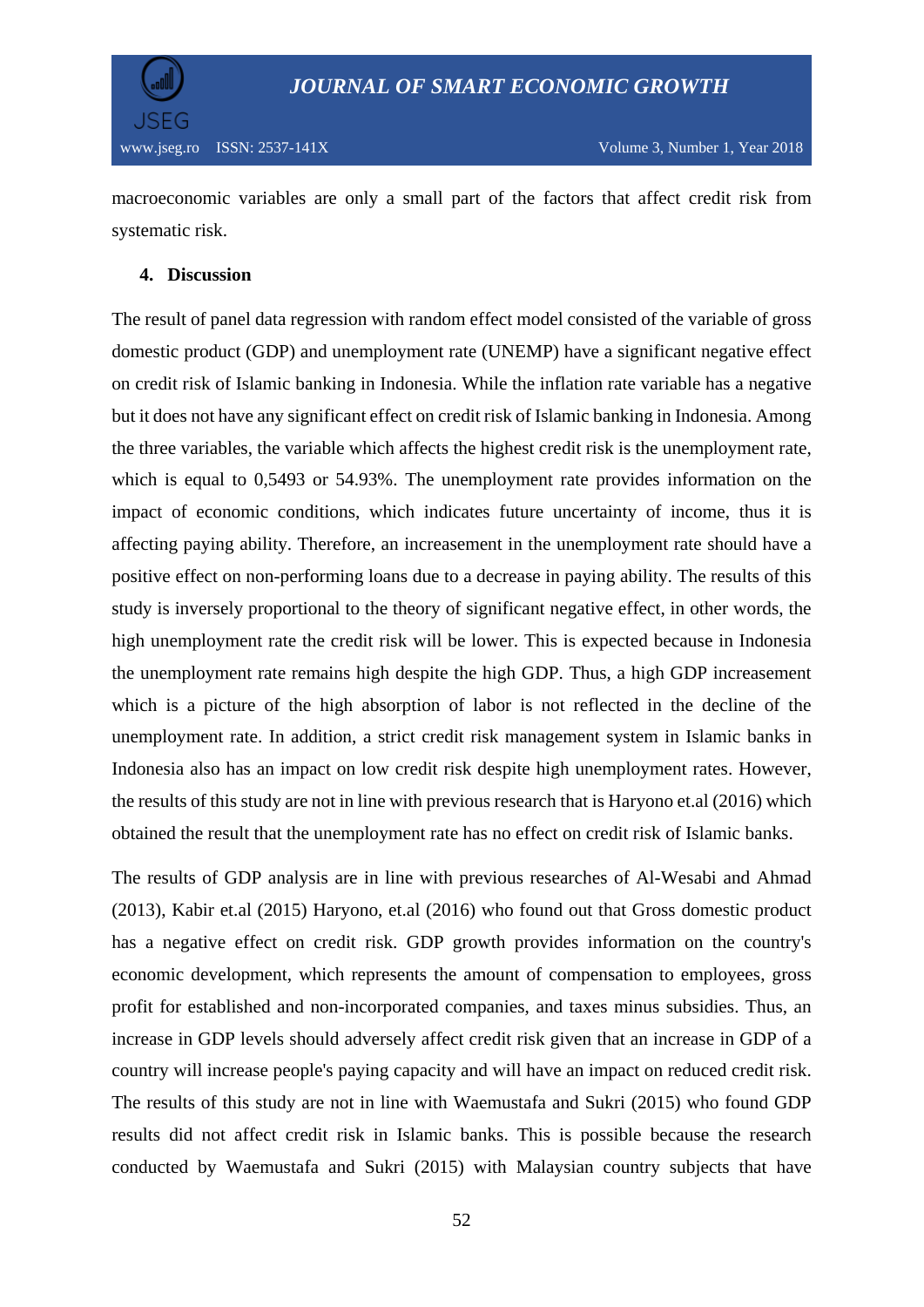

different character from Indonesia. Malaysia is an Islamic country that firstly implements Islamic banking than Indonesia, so that factors from external banks do not affect credit risk.

Inflation analysis results are not in line with previous researches of Al-Wesabi and Ahmad (2013), Kabir et.al (2015), Nursechafi and Abduh (2014) which found the result that inflation has a negative effect on credit risk while this research shows that it has a negative effect but not significant. The difference in results is due to the data used on different inflation indicators. If previous research use customer price index (CPI) data, while inflation data in this research use inflation data presented on website of central bank Indonesia (BI). This will certainly affect the results of research.

## **5. Conclusion**

This research is done because it has a purpose to analyze the effect of macroeconomic variables, namely GDP, Inflation and Unemployment to credit risk in Islamic banking of Indonesia. This research uses an explanatory analysis. The test is a panel data regression testing using Eviews 9. In the panel data regression testing requires 3 steps, namely: Correlation test, Model Test and Regression. The data for this study were collected from secondary sources via Statistics Center Indonesia (BPS) and financial statements of the 7<sup>th</sup> islamic bank of Indonesia. The data used are annual ones from 2009 to 2016. R-square in this study is low 19.96% because macroeconomic factors are only a fraction of other factors that may affect credit risk in Islamic banking of Indonesia. This is possible because macroeconomic variables are only a small part of the factors that affect credit risk from systematic risk.

This result is compatible with the fact that the GDP indicator has a significant negative effect on credit risk on Islamic banks. This is evidenced by the declining GDP levels in Indonesia caused high levels of problem loans of Islamic banking in Indonesia, especially Bank Muamalat. Until now, the need for large fund injection due to the bubble of credit risk which is one of the causes is the low GDP in Indonesia. And the unemployment rate remains high despite high GDP in Indonesia is evident even though the high rate of unemployment credit risk on Islamic banks remains stable. Not like conventional banks that are easily shaken by credit risk macroeconomic conditions, Islamic banking is still stable if GDP in Indonesia is stable and tend to increase.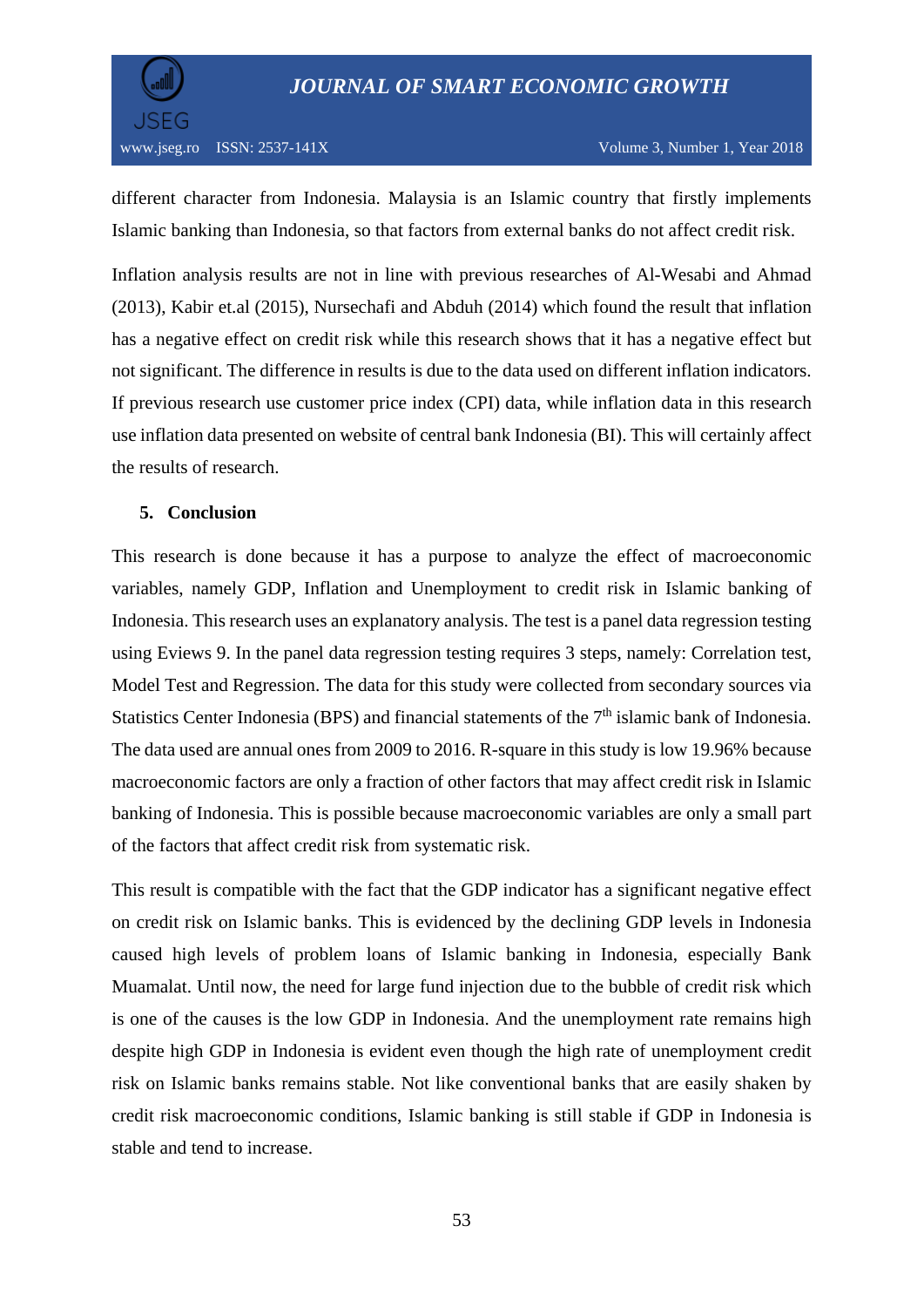

While other results are on the unemployment rate has a negative and significant impact on Islamic banking in Indonesia. This means that if unemployment is high, then the level of credit risk in Islamic banking decreases. This result is very likely obtained because with rising unemployment, the financing of credit will decrease. Because the provision of credit has a strict requirement one of which is the capital that must be adequate. Because with the weakness of capital on the borrower, the credit can not be given. If a given credit declines, it may result in a credit risk that also decreases.

The inflation rate in this study had a negative but insignificant effect on credit risk in Islamic banks of Indonesia. This is very possible because if the high inflation that usually happens is the interest rate of the bank to be high it will cause interest customers to save funds and avoid loans to conventional banking. While Islamic banking does not use interest rate systems such as conventional banking. So, despite high inflation and high interest rates, this does not affect the performance or credit risk in Islamic banking of Indonesia.

#### **6. Acknowledgement**

This article is funded by the Indonesian government fund management agency (LPDP), ministry of finance and ministry of research, technology, and education.

## **References**

- Ahmed, H. and Khan, T. 2007.Risk management in Islamic banking, in Hassan, M.K. and Lewis, M.K. (Eds), Handbook of Islamic Banking, Edward Elgar, Cheltenham.
- Akkizidis, I. and Khandelwal, S. K. 2008. Financial Risk Management for Islamic Banking and Finance, Palgrave Macmillan, First Ed.
- Al Wesabi, H. A. H., & Ahmad, N. H. 2013. Credit Risk of Islamic Banks in GCC Countries. The International Journal of Banking and Finance, 10(2), 95–112. Retrieved from http://repo.uum.edu.my/9558/1/Cre.pdf
- Aver, B. 2008. An Empirical Analysis of Credit Risk Factors of the Slovenian Banking System. Managing Global Transitions 6, 6(3), 317–334
- Bikker, J.A., and Hu, H.2002 . Cyclical Patterns in Profits, Provisioning and Lending of Banks and Procyclicality of the New Basel Capital Requirements. Banca Nazionale del Lavoro Quarterly Review, 55(221):143-175.
- Boudriga, A., Taktak, N. B., And Jellouli, S. 2009. Banking Supervision And Nonperforming Loans: A Cross-Country Analysis. Journal Of Financial Economic Policy, 1 (4), 286- 318.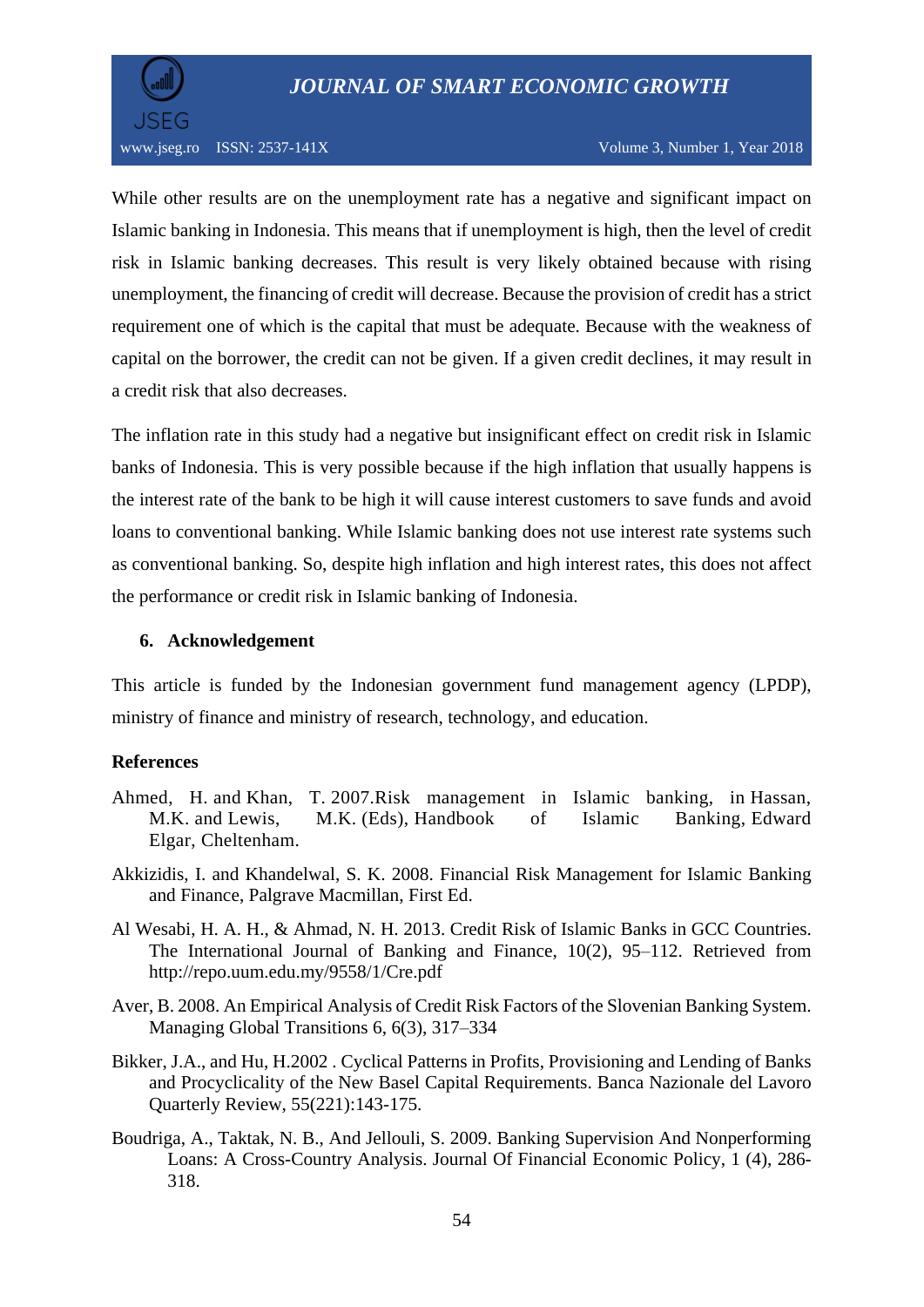*JOURNAL OF SMART ECONOMIC GROWTH*



- Castro, V. 2013. Macroeconomic determinants of the credit risk in the banking system: The case of the GIPSI. Economic Modelling, 31(1), 672–683. https://doi.org/10.1016/j.econmod.2013.01.027
- Chong, B. S., & Liu, M.-H. 2009. Islamic banking: Interest-free or interest-based? Pacific-Basin Finance Journal, 17, 125–144. https://doi.org/10.1016/j.pacfin.2007.12.003
- Das, A., And Ghosh, S. 2007. Determinants Of Credit Risk In Indian State-Owned Banks: An Empirical Investigation. Economic Issues, 12(2), 27-46.
- Deaton, A. 2005. Franco Modigliani And The Life Cycle Theory Of Consumption. Paper Presented At The Convegno Internationale Franco Modigliani,' Academia Nazionale Dei Lincei, Rome.
- Haryono, Y., Mohd, N., & Hamat, M. 2016. Factors Affecting Credit Risk in Indonesian Islamic Banks. Journal of Islamic Finance, 5(1), 12–25.
- Hasan, M., & Dridi, J. 2010. The Effects of the Global Crisis on Islamic and Conventional Banks: A Comparative Study. IMF Working Paper, 2(2), 163–200. https://doi.org/10.1142/S1793993311000270
- Jiménez, G., And Saurina, J. 2004. Collateral, Type Of Lender And Relationship Banking As Determinants Of Credit Risk. Journal Of Banking And Finance, 28(9), 2191 -2212.
- Jimenez, G., And Saurina, J. 2006. Credit Cycles, Credit Risk And Prudential Regulation. InternationalJournal Of Central Banking, 2(2), 65- 98.
- Kabir, M. N., Worthington, A., & Gupta, R. 2015. Comparative credit risk in Islamic and conventional bank. Pacific Basin Finance Journal, 34, 327–353. https://doi.org/10.1016/j.pacfin.2015.06.001
- Khan, T. and Ahmed, H. 2001.Risk management: an analysis of issues in Islamic financial industory, Occasional Paper No. 5, IRTI, Jeddah
- Louzis, Dimitrios P, Vouldis, Angelos T, & Metaxas, Vasilios L. 2012. Macroeconomic and bank specific determinants of non-performing loans in Greece: A comparative study of mortgage, business and consumer loan portfolios. Journal of Banking & Finance, 36(4), 1012-1027.
- Nursechafi, & Abduh, M. 2014. The Susceptibility of Islamic Banks' Credit Risk Towards Macroeconomic Variables. Journal of Islamic Finance, 3(1), 23–37.
- Rahman, R. A., Alsmady, A., Ibrahim, Z., & Muhammad, A. D. 2014. Risk management practices in Islamic banking institutions: A comparative study between Malaysia and Jordan. The Journal of Applied Business Research, 30(5), 1295–1304.
- Salas, V., and Saurina, J. 2002, Credit Risk in Two Institutional Regimes: Spanish Commercial and Savings Banks. Journal of Financial Services Research, 22(3), 203-225.
- Siddiqi, M. Nejatullah . 1983 . Issues In Islamic Banking, London, Islamic Foundation
- Thiagarajan, S., Ayyappan, S., And Ramachandran, A. 2011. Credit Risk Determinants Of Public And Private Sector Banks In India. European Journal Of Economics, Finance